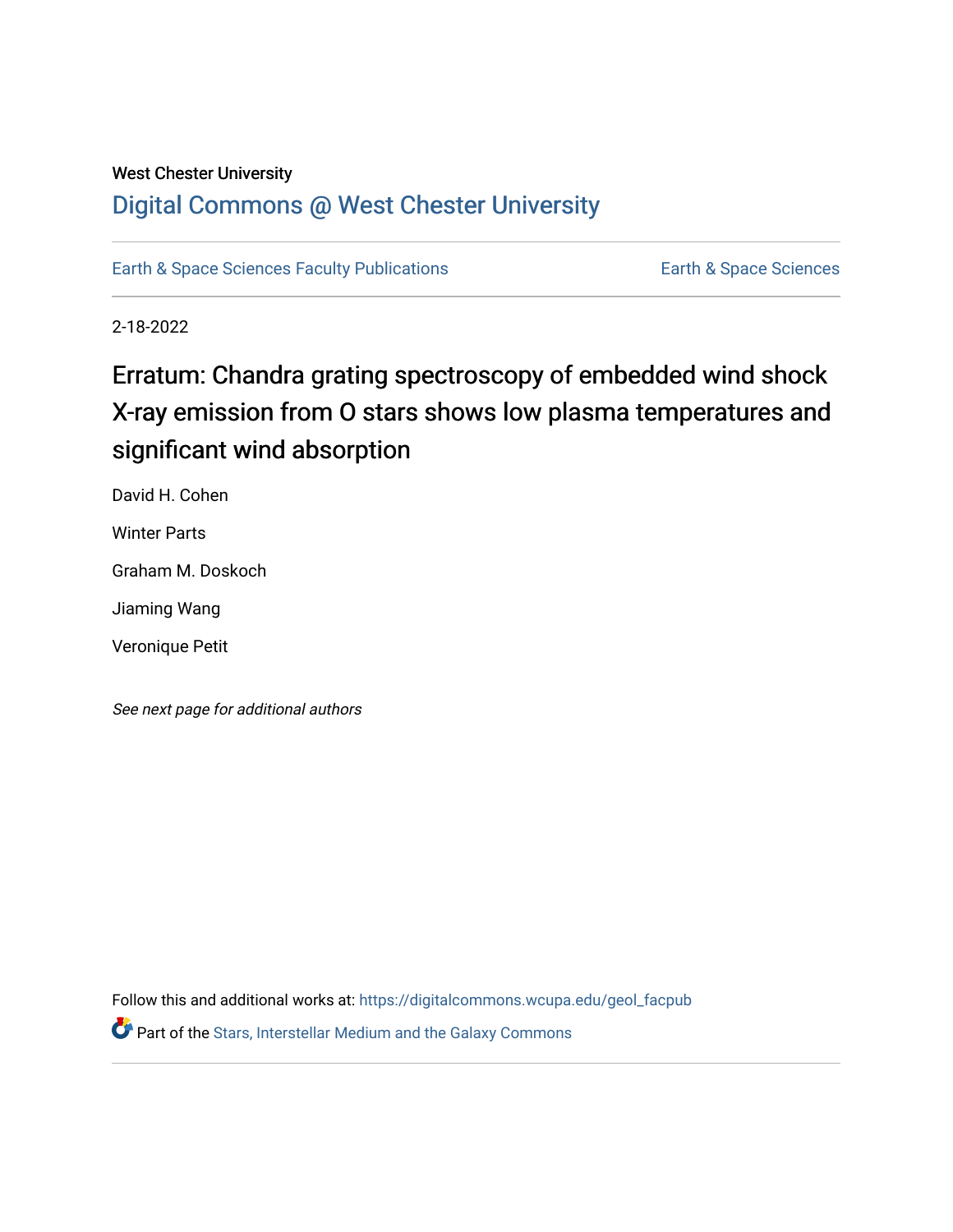### Authors

David H. Cohen, Winter Parts, Graham M. Doskoch, Jiaming Wang, Veronique Petit, Maurice A. Leutenegger, and Marc Gagné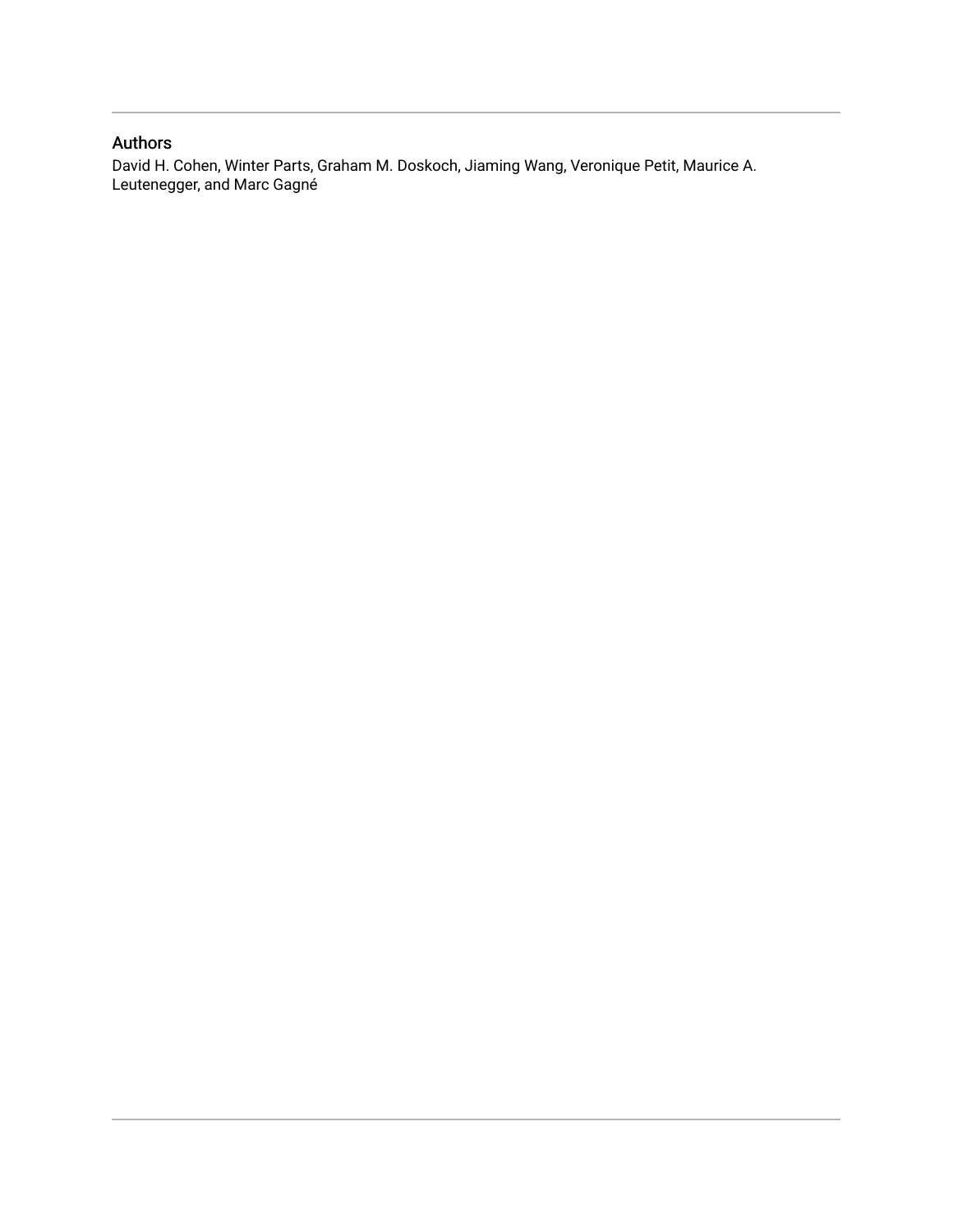## **Erratum:** *Chandra* **grating spectroscopy of embedded wind shock X-ray emission from O stars shows low plasma temperatures and significant wind absorption**

by David H. Cohen <sup>®</sup>[,](http://orcid.org/0000-0002-5633-7548)<sup>[1](#page-2-0)</sup>★ Winter Parts,<sup>1[,2](#page-2-2)</sup> Graham M. Doskoch ®,<sup>1[,3](#page-2-3)</sup> Jiaming Wang,<sup>1</sup> Véronique Petit ®,<sup>[4](#page-2-4)</sup> Maurice A. Leutenegger  $\mathbb{S}^5$  $\mathbb{S}^5$  and Marc Gagné<sup>[6](#page-2-6)</sup>

<span id="page-2-0"></span><sup>1</sup>*Swarthmore College, Department of Physics and Astronomy, Swarthmore, Pennsylvania 19081, USA*

<span id="page-2-2"></span><sup>2</sup>*Pennsylvania State University, Department of Astronomy and Astrophysics, University Park, Pennsylvania 16802, USA*

<span id="page-2-3"></span><sup>3</sup>*West Virginia University, Department of Physics and Astronomy, Morgantown, West Virginia 26506, USA*

<span id="page-2-4"></span><sup>4</sup>*University of Delaware, Department of Physics and Astronomy, Newark, Delaware 19716, USA*

<span id="page-2-5"></span><sup>5</sup>*NASA/Goddard Space Flight Center, Code 662, Greenbelt, Maryland 20771, USA*

<span id="page-2-6"></span><sup>6</sup>*West Chester University, Department of Earth and Space Sciences, West Chester, Pennsylvania 19383, USA*

**Key words:** errata, addenda – radiative transfer – stars: early-type – stars: massive – stars: mass-loss – stars: winds, outflows – X-rays: stars.

This is an erratum to the paper '*Chandra* grating spectroscopy of embedded wind shock X-ray emission from O stars shows low plasma temperatures and significant wind absorption' (2021, MNRAS, 503, 715). We present here a modest correction to the overall scaling of the differential emission measures (DEMs) of six O stars originally presented in Cohen et al. [\(2021\)](#page-3-0). While working on a follow-up paper, we realized that we had incorrectly converted the *bvapec* spectral emission model's normalization parameters (proportional to the emission measure per temperature bin size) to the emission measure per decade Kelvin shown in figs 4 and 7 of Cohen et al. [\(2021\)](#page-3-0). The normalization, or emission measure, bins functionally have a uniform logarithmic width of  $\Delta$ log<sub>10</sub>*T* = 0.23 (each temperature is 1.7 times higher than the previous one) based on our choice of the six fixed temperatures of the spectral emission model. We had, however, incorrectly stated the bin width as  $\Delta$ log<sub>10</sub>*T* = 0.7, or 0.7 dex, in the first paragraph of section 3 and the penultimate paragraph of section 5 of the original paper (Cohen et al. [2021\)](#page-3-0). Both instances should be changed to 0.23 dex.

When converting the model normalizationsto differential emission measure values [with units cm<sup>-3</sup> (dex K)<sup>-1</sup>] for the purpose of making the plots shown in figs 4 and 7, we had incorrectly multiplied the distance-corrected emission measures by  $10/10^{0.7}$ . Dividing the published results by this factor and then dividing by the correct factor of 0.23 re-scales the curves in these two figures, making them all higher by a factor of 2.18. We present corrected figures, with the original and still accurate captions, here as Figs [1](#page-2-7) and [2.](#page-3-1) We also note that the factor for converting the *bvapec* model normalizations to emission measure units in table 3 should be  $10^{10} \cdot 4\pi d^2$  cm<sup>-3</sup>, rather than the stated  $10^{18} \cdot 4\pi d^2$  cm<sup>-3</sup>.

No other corrections to the text, tables (including table 3 of Cohen et al. [\(2021\)](#page-3-0) which listed the individual model component normalizations that came directly from the model fitting), or figures in the original paper, are required. The scientific conclusions and

<span id="page-2-7"></span>

**Figure 1.** Emission measure distributions of the six programme stars are displayed as dots representing each *bvapec* normalization, with line segments connecting them. For  $\zeta$  Pup and  $\epsilon$  Ori, the emission measure in the hottest component is negligible. For 9 Sgr, the hottest component has a significant contribution from CWS X-rays. For all stars, we averaged and combined the two lowest temperature components into a single bin.

specific quantitative results of the paper, including the shapes of the DEMs shown in the figures, the X-ray luminosities, and the amount of wind absorption, remain unchanged. The quantification of the temperature-integrated DEMs (total emission measures) of the stars were stated as ranging approximately from 10<sup>54</sup> to 10<sup>56</sup> cm<sup>−3</sup> near the end of the first paragraph of section 4. These quantities also should be scaled up by a factor of 2.18 but because they were quoted to only one significant figure, that text does not need to be changed.

Authors Winter Parts and Graham Doskoch have changed their affiliations, to Penn State and University of West Virginia, respectively, since the publication of the original article and we use these new affiliations here.

<span id="page-2-1"></span>E-mail: [dcohen1@swarthmore.edu](mailto:dcohen1@swarthmore.edu)